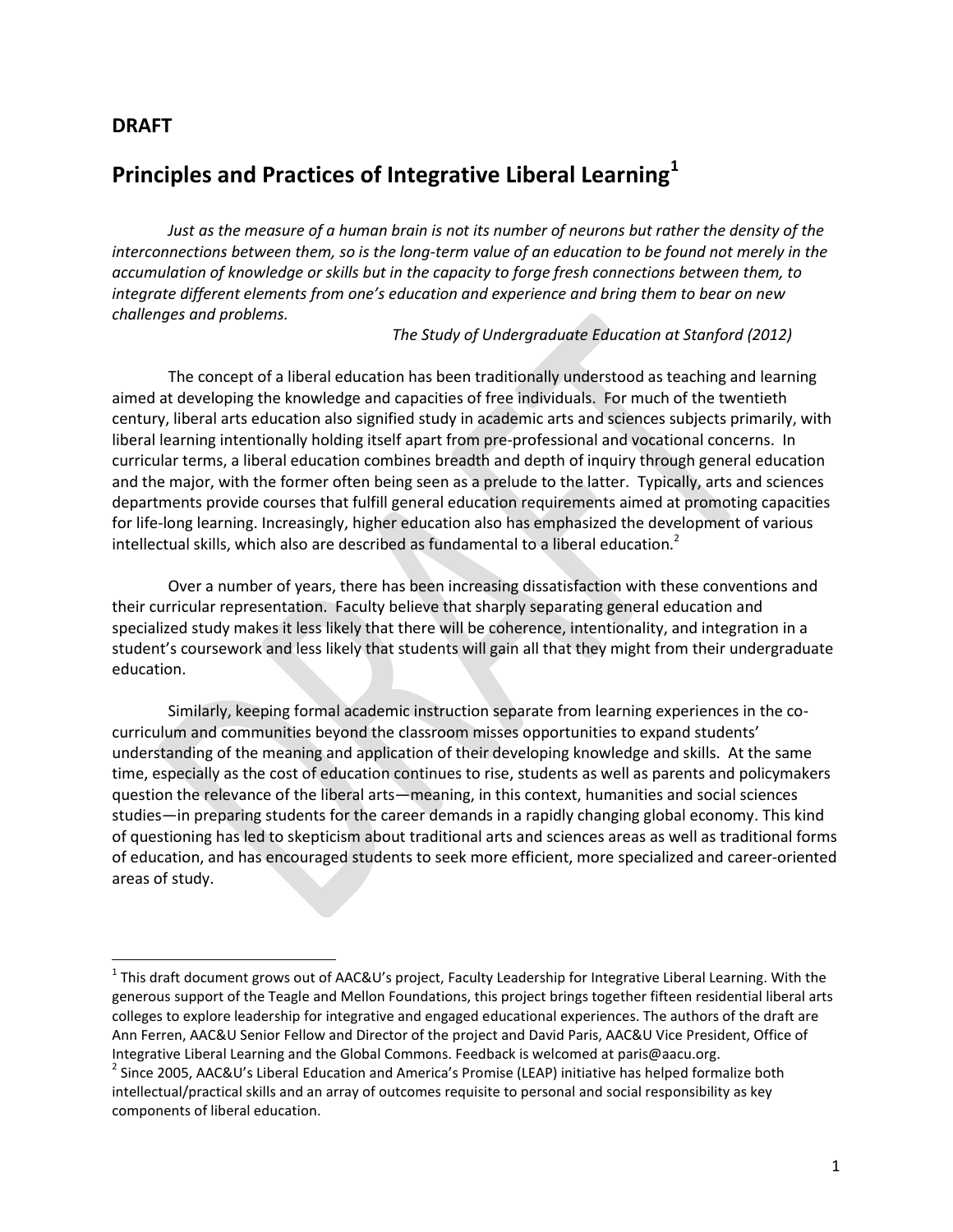Many colleges and universities are responding to these concerns and rethinking liberal arts education for the  $21<sup>st</sup>$  century. They are drawing lessons from interdisciplinary courses, majors, and programs to create broader, more intentional curricular designs that better integrate general education and the major across departments and throughout the student's experience. They are developing clearer, more coherent curricular pathways--often associated with thematic, problem- and inquirycentered courses— that better engages students in their learning and demonstrates its relevance. They are experimenting in sophisticated ways to link co-curricular and service learning activities to specific learning outcomes and to connect these experiences to coursework. Similarly, they are giving greater attention to career preparation through internships and they are engaging employers and students in recognizing opportunities for integrating classroom and applied learning. In this environment, arts and sciences programs increasingly realize the necessity and desirability of addressing students' career concerns, and pre-professional and vocational programs likewise realize the value of grounding their work in a broad liberal education. There also is a notable trend toward including upper level components to general education, including linking them more intentionally to the major.

As the Association of American Colleges and Universities (AAC&U) approaches its centennial, it will seek to support and further these developments. They represent a natural and positive evolution of the idea of a liberal education and an emergent **ideal of integrative liberal learning**. This ideal involves several overlapping principles that reflect a more **holistic concept of undergraduate education** in terms of student (self) development, a view of **integrated learning opportunities and experiences**, and greater **clarity and transparency of learning outcomes** that are understood by students and others. AAC&U also seeks to make clearer the value and use of integrative liberal learning, by underscoring students' needed preparation to apply their learning to complex questions and problems they will face as individuals, as family members, as citizens, and in their careers.

With this goal in view, we offer below—for discussion and debate—a draft outline of the guiding principles for integrative liberal learning and a related set of recommended practices that can help students achieve this goal.

#### **Principles of Integrative Liberal Learning**

• **Integrative liberal learning develops the whole student for personal growth, economic productivity, and responsible citizenship.** A college education is more than the accumulation of credits in the arts, humanities, social sciences, mathematics, and sciences—the specific categories of most general education programs. At its best, integrative liberal learning catalyzes a process of intellectual and personal growth by providing students with opportunities and guidance to make sense of the world and their place in it. Students develop and shape their broad identities by integrating the disparate parts of the undergraduate experience.

• **Integrative liberal learning prepares students to tackle complex and unscripted problems – to apply evidence-based reasoning, judgment and ethical responsibility to questions where the answer is not known and the consequences matter.** Most of the problems, the "big questions," students will face do not lend themselves to simple, well-defined solutions. Students need to engage with a range of such questions in order to develop the analytical skills, including evidence-based reasoning, to respond to them. This includes developing the capacity to make intellectual and ethical judgments grounded in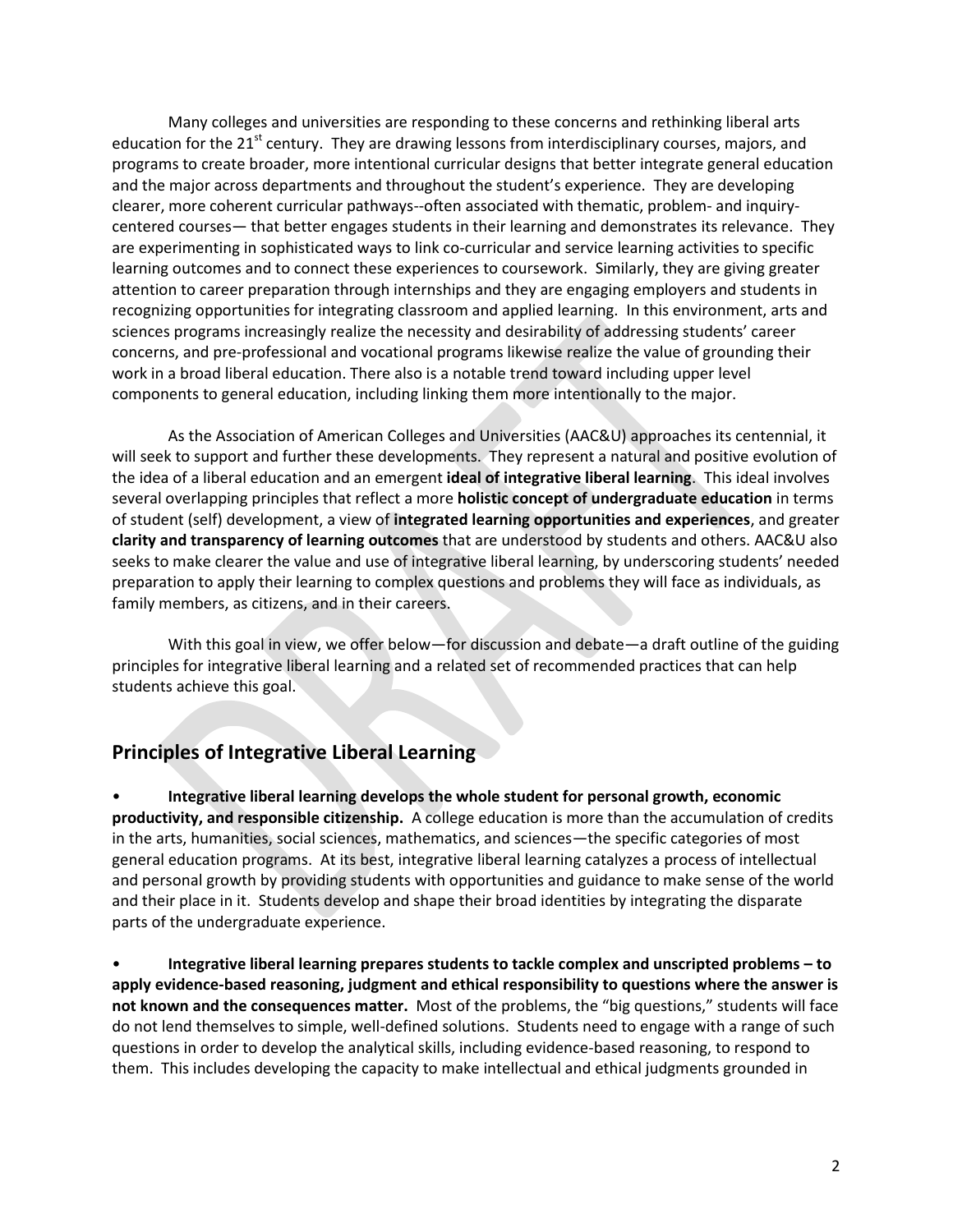notions of personal and social responsibility. Students are most likely to engage deeply with their work when they see it as meaningful, relevant, and connected to significant issues.

• **Integrative liberal learning intentionally and coherently connects student experiences in the curriculum, between the curriculum and co-curriculum, and with larger communities**. Coursework can be organized in ways that go beyond the simple categories of general education and the major to form an intentional program of study. Student learning and development in academic settings is enhanced when clearly connected to co-curricular activities and community service and internships where ideas and theories are tested and applied. In this way, students make sense and see the relevance of their academic work in terms of their self-development and aspirations.

• **Integrative liberal learning allows students to demonstrate to themselves and to others the gains made through curricula, programs, and the educational experience as a whole**. Students can describe their accomplishments and growth in ways that go beyond the transcript and the resume. They can discuss the point and pattern in their courses, assignments, and projects. They can point to a "body of work" that stands as evidence of intellectual and personal growth, development, and potential.

• **Integrative liberal learning provides the greatest value for both the individual and society.** It does more than prepare students for a career. It provides the tools for personal development and responsible citizenship across a lifetime. The key elements of integrative liberal learning—an understanding of the foundations of knowledge and inquiry about nature, culture and society; mastery of core skills of perception, analysis, and expression; cultivation of a respect for truth; recognition of the importance of historical and cultural context; and exploration of connections among formal learning, citizenship, and service to different communities—provide the basis for a full and meaningful life.

• **Integrative liberal learning promotes adaptability, creativity, and new perspectives so students can apply their knowledge and skills to new situations.** Employers want and society needs the general skills, knowledge, and attitudes that students develop through integrative liberal learning. As new jobs appear and old ones evolve, employers value the abilities to see connections, adapt to different situations, solve problems, and work with others as much as specific technical skills. Increasingly, students will need experience working collaboratively on a range of problems, as well as a commitment to taking seriously the perspectives and needs of others.

• **Integrative liberal learning is powerful for all students across all types of institutions and modes of education.** We cannot and should not have narrowly vocational or technical undergraduate education for some and a richer, broader education for others. We cannot and should not have one form of higher education for the privileged and wealthy and another, lesser program for disadvantaged populations. Every effort must be made to provide integrative liberal learning to all students regardless of background and educational experience. Integrative liberal learning is a vehicle for making excellence inclusive.

#### **Practices of Integrative Liberal Learning**

• **Integrative liberal learning features curricular designs that recognize the stages of student development and the importance of scaffolding learning experiences**. Thematic first-year seminars, second year community projects, upper level interdisciplinary seminars, and capstone experiences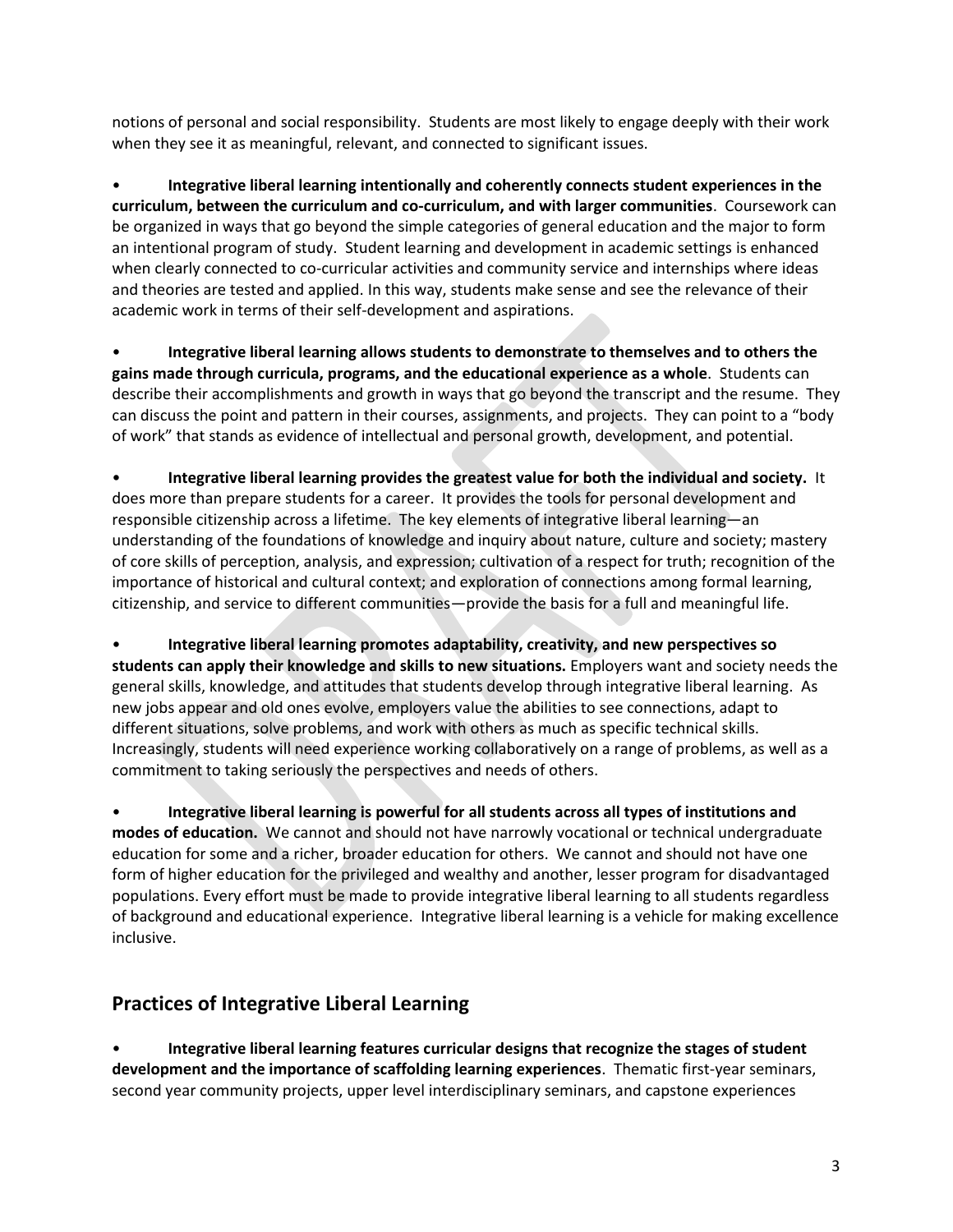support students as they take on more cognitively ambitious tasks. The educational impact of experiences both in and out of the classroom is strengthened when the intellectual and social learning experiences are developmentally appropriate and build upon one another in progressively more challenging ways.

• **Integrative liberal learning practices make explicit connections among a variety of learning experiences.** Courses and programs should encourage students to demonstrate the ability to draw upon knowledge, skills, and methods encountered in many aspects of their educational experiences and practice rigorous inquiry, analysis, and synthesis as they address problems. Opportunities to apply theory to practice in community projects and to bring experience from service and study abroad to inform classroom discussion help students understand liberal learning as relevant and useful.

• **Integrative liberal learning requires students to spend substantial time on significant questions of their own choosing.** Integrative liberal learning calls for active engagement and learning outcomes that are student-centered, not course-centered. Educational experiences include collaborative work as well as individual advising and mentoring. Integrative liberal learning is highly personalized and should be operationally defined in terms of what students are actually able to do, in what context, and at what stage in their education.

• **Integrative liberal learning develops advanced skills, such as in communication, quantitative literacy, and research methods, when students find them integrated throughout the curriculum.** Students should have multiple opportunities to practice skills in a variety of forms, across disciplines, and at increasingly advanced levels. Curricular designs should lead students from introductory work in general education, through development in specialized courses, to mastery in capstone work in ways that allow students to see and demonstrate the development of their skills.

• **Integrative liberal learning takes advantage of pedagogies that are challenging, supportive, and adaptable to success for diverse student populations.** Both faculty and staff share responsibility for ensuring students have adequate support services along with their academic experience. Orientation and advising help students take full advantage of integrative learning opportunities in academic programs, living-learning communities, co-curricular programs, and internships and career planning. Faculty and staff work together to see that academic and student life programs are well integrated, so that each student can develop a clear understanding of program and progress. With support and guidance, students can see how designing and interpreting their individual educational process is a creative activity.

• **Integrative liberal learning builds upon assessment strategies that help students integrate their learning, reflect on their progress, and establish future goals.** Course assignments and projects are evaluated with rubrics shared with students. Portfolios offer students multiple opportunities to identify exemplars of their best classroom and experiential work, reflect upon their developing competencies, and receive feedback and guidance as they make sense of their education. Each artifact contributes to a holistic understanding of how students are connecting their interests and abilities to their aspirations. In this way, students gain skill in reflection, self-assessment, goal setting, and problem solving.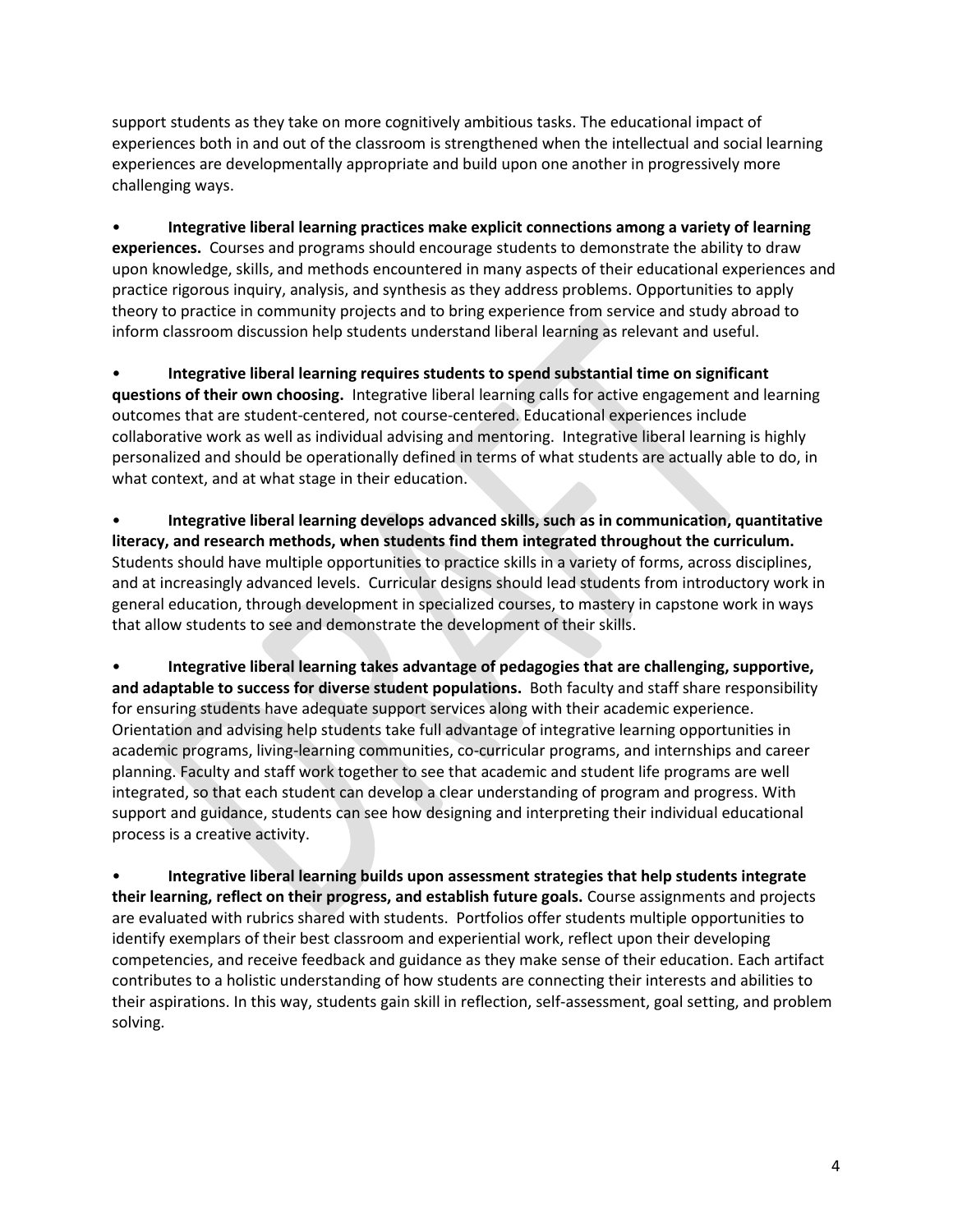### **Principles and Practices of Faculty Leadership for Integrative Learning**

The evolving ideas about curriculum and pedagogy above are just part of the significant transformation underway in American higher education stimulated by economic considerations, increasing diversity in students and faculty, and new technologies. Budget constraints require campuses to think strategically about how to align resources with priorities. New types of faculty appointments and standards for contract renewal lead to shifts in faculty roles, responsibilities, and commitments. Recognition of education as critical to social mobility and social cohesion calls for campuses to make inclusive excellence their goal as they embrace greater diversity and work to ensure that all students receive a high quality education. As technology breaks down boundaries to knowledge and to colleagues around the world, both pedagogical and research opportunities are leading to innovation, experimentation, and new definitions of what an institution of higher learning is and how it is organized and administered.

In this dynamic environment, faculty must play a larger role in institutional adaptation, understand how to contribute new ideas, and share the commitment to change in order to ensure alignment of their own energies with the emerging vision of integrative liberal education.

Discussions of the role of faculty in promoting integrative learning typically focus on course and curricular design and the related pedagogies. The underlying assumption is that integrative liberal learning is the result of faculty shaping the educational program to create intentional connections among a variety of experiences in and out of the classroom. While curriculum and instruction are an important focus, AAC&U's work across all types of campuses suggests that to develop, extend and sustain integrative learning requires careful design, indeed reshaping, of institutional relationships and infrastructure. Faculty engaged in integrative learning need to know how to build additional professional capacity for this work and reduce the barriers to involvement. Campus projects aimed at strengthening integrative learning reveal the various ways in which faculty leadership initiates and supports this transforming work and, in turn, impacts the institution, colleagues, and students.

Collaborative faculty leadership is central to effective integrative liberal education. When faculty relate to each other as colleagues and collaborators rather than in hierarchical and department bound relationships, it is easier to model for students the connections across courses, disciplines, and ideas. Faculty who consider themselves experimental and are willing to try new things can guide both colleagues and students in taking on significant projects and learning from trial and error as they apply theory to practice. Every campus needs faculty who are seen as the "go to" people for new projects who can turn ideas into action and are supportive and appreciative of colleagues who join the effort. Finally, a faculty mindset of shared responsibility for the outcomes of an undergraduate education helps faculty and staff appreciate that they can share a sense of common purpose while also holding to diverse views, methods, and standards about learning.

AAC&U's work to build faculty capacity for change is well known and continues as a central commitment. Among the emerging ideas to enhance faculty leadership and oversight for integrative learning is the importance of the **role of faculty development** in facilitating change and socializing new faculty, the value of both formal and informal processes to **reach across boundaries and create a collaborative environment**, and the way in which **reform initiatives build campus community**.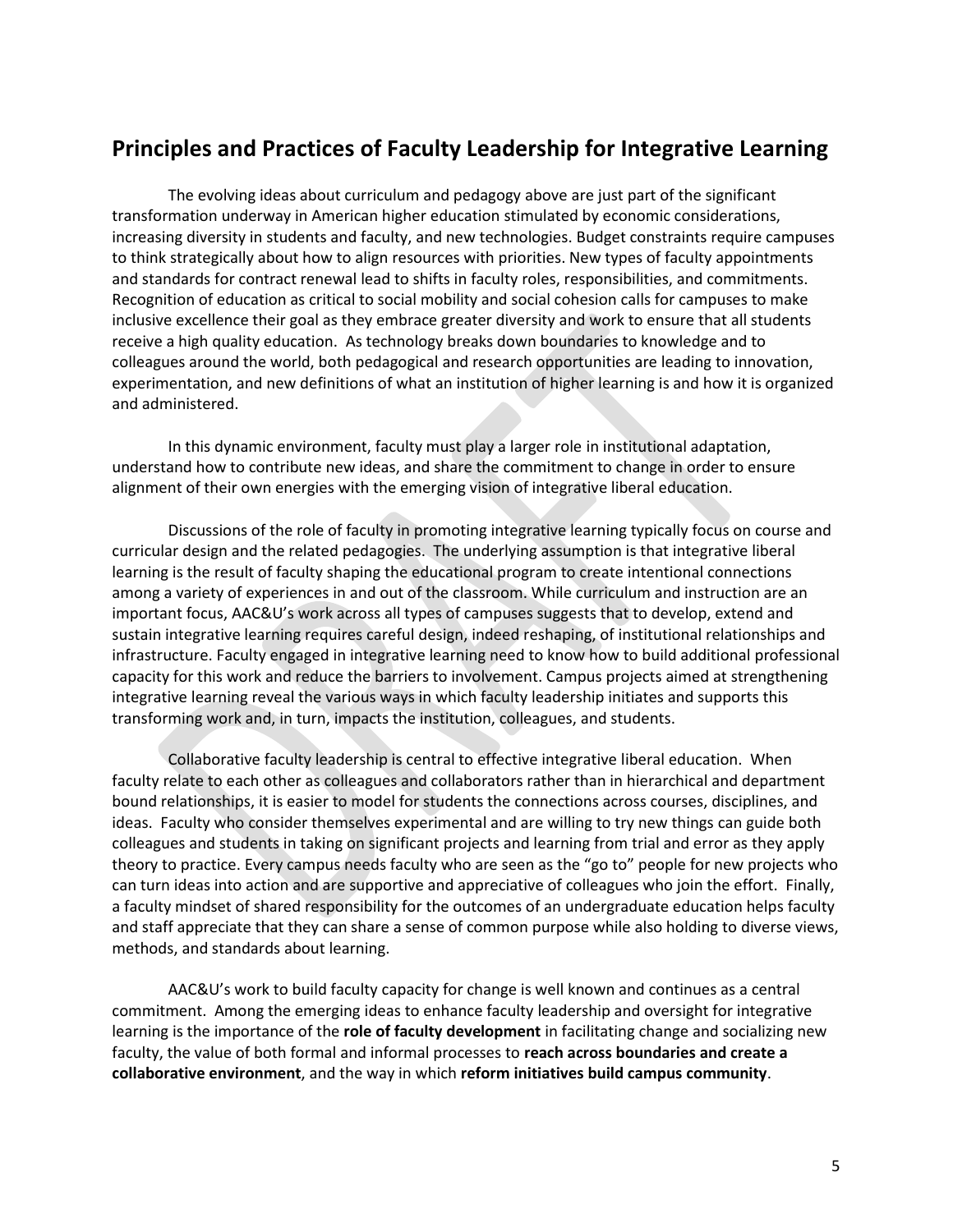### *Principles of Faculty Leadership for Integrative Learning*

**• Faculty leaders promote collective responsibility for student learning outcomes, making the crucial shift from "my work" to "our work."** They engage colleagues in collaborative curricular design and assessment that crosses disciplinary, departmental, and institutional boundaries. To overcome the typical fragmentation of campus activity, faculty must be actively involved in sharing ideas for assignments and projects, reviewing assessment data, and understanding their contribution to the whole. Faculty leaders should help colleagues see and articulate how their work fits into the larger picture of promoting integrative liberal learning for student development, to see beyond the boundaries of departments and programs.

**• Faculty leaders recognize the importance of infrastructure—the alignment of policies, procedures, relationships, faculty responsibilities and rewards, with curricular and co-curricular outcomes and assessments—so that efforts to implement and extend integrative learning are lasting, sustainable, and institutionalized.** As curricular designs and faculty expectations evolve, so too should appropriate governance structures emerge to support these cross-campus relationships. Policies and procedures, rewards and recognition should all aim toward enhancing student development and integrative learning. New faculty must be oriented to the institutional commitment to integrative learning and included in activities, councils, and other fora that advance integrative work so that they can be active contributors both in the short term and the long run.

**• Faculty leaders facilitate communication among practitioners, experimenters, and observers to help make visible the variety of forms integrative learning takes, increase understanding about the value of integrative learning, and connect the work to the guiding vision for the institution.** Faculty leaders emerge naturally from those who are trusted as boundary crossers, innovators, mentors, and supporters of educational improvement. They stay informed about new ideas and opportunities both on their own campus and across higher education and help assure that colleagues are aware of these developments and their implications for their individual and collective efforts.

**• Faculty leaders create a shared culture receptive to innovation.** They notice what colleagues are doing and identify and appreciate exemplars of integrative and interdisciplinary work and build a community of learners. Broad engagement in various institutional initiatives gives faculty of all ages, backgrounds, and disciplines opportunities to work with colleagues and get to know their capacities. Such faculty leaders have no need to be "in charge" but build good will by engaging many across the institution, both formally and informally, in work that contributes to integrative learning.

**• Faculty leaders see integrative learning as open-ended and encourage continuous improvement in student achievement.** Through deep understanding of their students, faculty leaders recognize their capacities and urge colleagues to push toward more advanced levels of intellectual inquiry in student learning rather than work just to achieve some set standard or intended outcome. By example and in engaging with their colleagues, faculty leaders' change efforts help student achieve their full potential.

**• Faculty leaders understand the process of change from initiation to implementation to sustainability and adapt their strategies accordingly**. Faculty leaders for integrative learning understand the culture of their institution, the role of opinion leaders, the authority of administrators,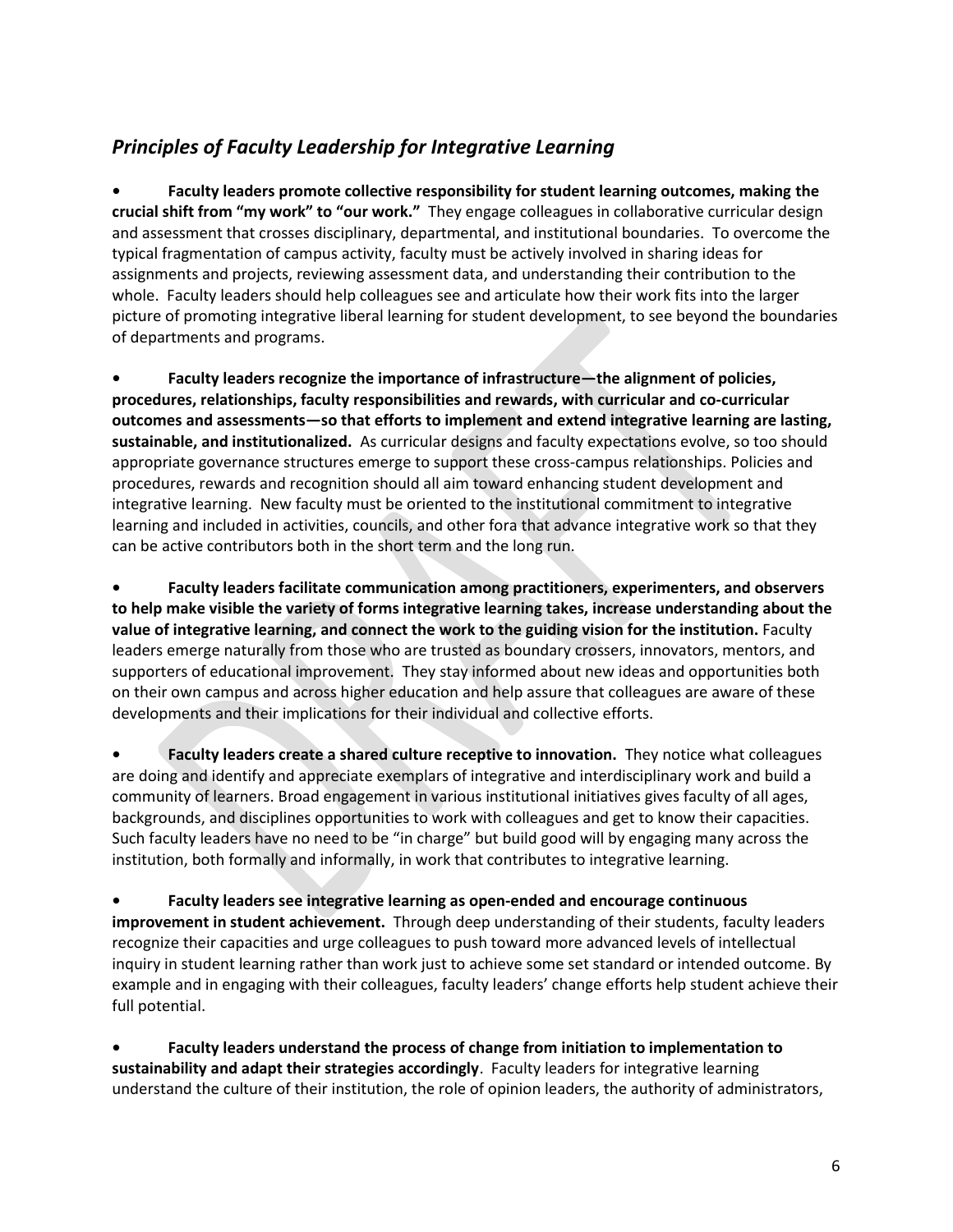and stages of previously successful change efforts. They should be able to interpret how new ideas will fit the situation of the intended adopters, build on faculty interest, emphasize transparency, and connect their work to other significant campus initiatives.

#### *Practices of Faculty Leadership for Integrative Learning*

**• Faculty leaders effectively balance collaborative curricular decisions with respect for academic freedom.** Faculty recognize the need of colleagues to pursue a variety of interesting initiatives such as seminars on big questions, writing assignments calling for two difference methodologies, and community-based work in a variety of courses, yet at the same time they encourage faculty to agree on meaningful pathways from first to last year and the value of mapping and tracking to frame the outcomes and experiences of students as they move in and out of institutions. They reassure faculty that agreeing on initiatives such as developmental advising and more careful integration of general education and the major need not interfere with the individual choices of faculty.

**• Faculty leaders share responsibility with many levels of decision makers for ensuring that faculty incentives and rewards are aligned with the variety of new activities and pedagogies to support integrative liberal learning.** Working at both the institutional and the departmental level, faculty leaders identify barriers to experimentation, advocate for resources and support for innovation, and facilitate revisions of policies and procedures to match new curricular forms. They recognize that it is an iterative process and takes time to adapt infrastructure to emerging expectations.

**• Faculty leaders use both formal and informal opportunities to overcome boundaries, help faculty recognize their common purpose, and stimulate creativity and commitment.** Faculty leaders should take advantage of a variety of opportunities to increase faculty awareness and understanding of integrative learning including lecture series, study groups, learning circles, and town hall meetings. Faculty leaders are articulate advocates, good listeners, and effective managers of group dynamics so that these activities are productive and encourage collaboration and continued communication.

**• Faculty leaders promote faculty development to enhance faculty capacity.** Many aspects of integrative liberal learning call for broader shared understanding of course design, pedagogy, and student development. A robust faculty development program can cross departmental boundaries to support interdisciplinary courses and team teaching, introduce high impact practices, and strengthen the kind of advising that will help students master the skills and tools they need to plan their program, reflect on their learning, and understand their progress.

**• Faculty leaders, through identifying exemplars, demonstrate that integrative liberal learning requires re-conceptualizing the faculty role from "designing" the learning experiences to "constructing" the learning as a coach and co-learner with students.** In this role, faculty ask meaningful questions about complex issues; encourage students to use multiple ways of "knowing;" suggest relationships, patterns, and alternative perspectives to inform understanding; and support students as they struggle with ambiguity, uncertainty, and unanticipated conclusions. Faculty require support as they adopt new roles and relinquish some control of the classroom.

**• Faculty leaders use evidence to promote commitment to integrative liberal learning and demonstrate its effectiveness for all students.** Assessment data should guide faculty in planning new